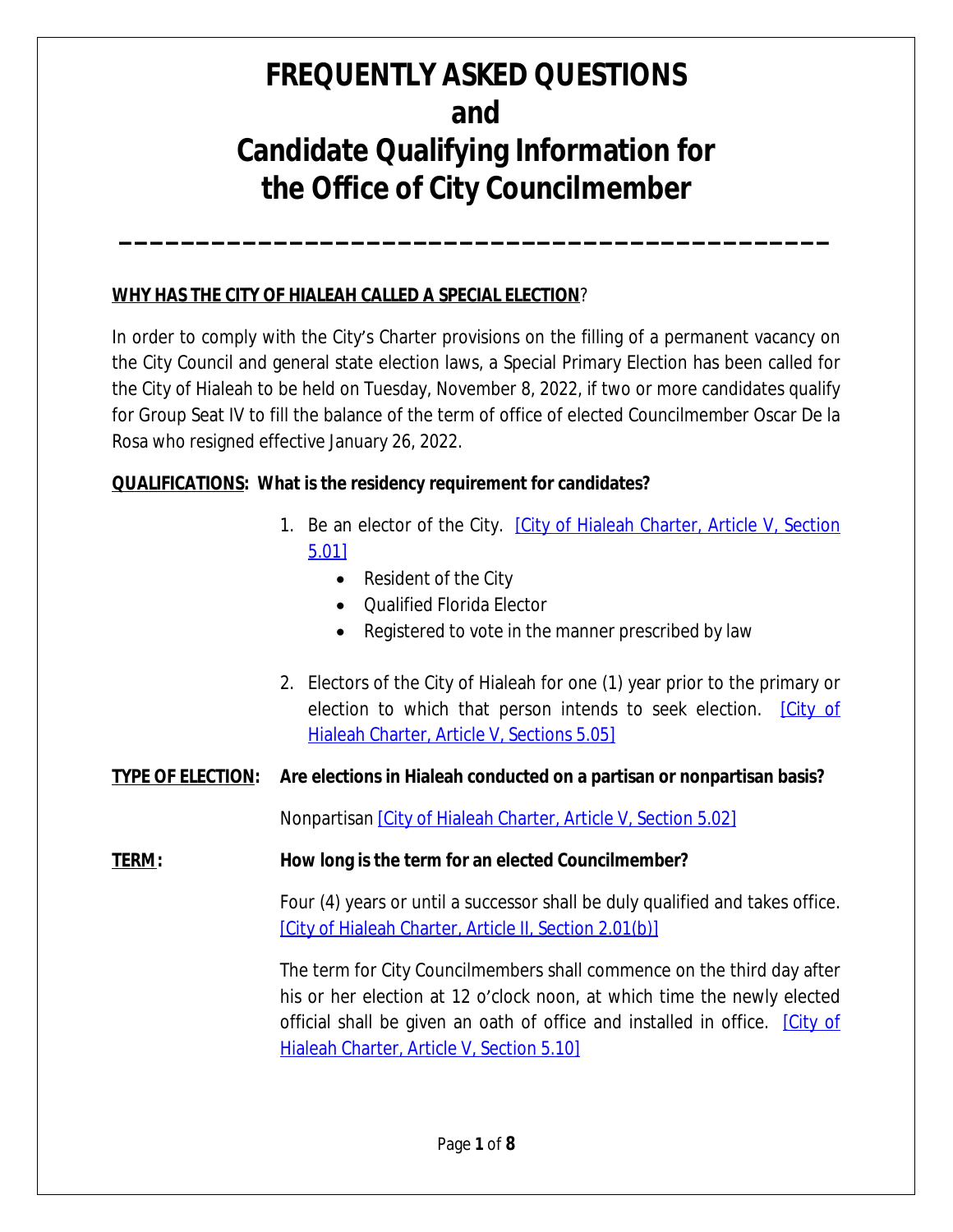**\_\_\_\_\_\_\_\_\_\_\_\_\_\_\_\_\_\_\_\_\_\_\_\_\_\_\_\_\_\_\_\_\_\_\_\_\_\_\_\_\_\_\_\_\_\_**

**How long is the term for the Councilmember elected during the November 8, 2022 City of Hialeah Special Primary Election or the December 6, 2022 City of Hialeah Special General Election to fill the vacancy for City Councilmember Group Seat IV?**

The term of office for the City Councilmember elected shall commence on the third day after his or her election at 12 o'clock noon and shall end on November 10, 2023 or until a successor shall be duly qualified and takes office.

### **TERM LIMIT: Is there a term limit for Councilmember, and if so, how long is the term limit for?**

No person shall be elected to serve as Councilmember for more than three (3) consecutive terms. [\[City of Hialeah Charter, Article II, Section](https://www.municode.com/library/fl/hialeah/codes/code_of_ordinances?nodeId=PTICH_ARTIIMACO_S2.01MA) [2.02\(d\)\]](https://www.municode.com/library/fl/hialeah/codes/code_of_ordinances?nodeId=PTICH_ARTIIMACO_S2.01MA)

#### **[SALARY:](https://www.municode.com/library/fl/hialeah/codes/code_of_ordinances?nodeId=PTICH_ARTIIMACO_S2.01MA) [What is the annual salary of a Councilmember?](https://www.municode.com/library/fl/hialeah/codes/code_of_ordinances?nodeId=PTICH_ARTIIMACO_S2.01MA)**

The annual salary of City [Councilmembers](https://www.municode.com/library/fl/hialeah/codes/code_of_ordinances?nodeId=PTICH_ARTIIMACO_S2.01MA) [shall](https://www.municode.com/library/fl/hialeah/codes/code_of_ordinances?nodeId=PTICH_ARTIIMACO_S2.01MA) be [approved](https://www.municode.com/library/fl/hialeah/codes/code_of_ordinances?nodeId=PTICH_ARTIIMACO_S2.01MA) as an annual [budgetary](https://www.municode.com/library/fl/hialeah/codes/code_of_ordinances?nodeId=PTICH_ARTIIMACO_S2.01MA) item. The current salary of a City [Councilmember](https://www.municode.com/library/fl/hialeah/codes/code_of_ordinances?nodeId=PTICH_ARTIIMACO_S2.01MA) is [\\$44,000.32. \[City of Hialeah Charter, Article II, Section 2.02\(e\)\]](https://www.municode.com/library/fl/hialeah/codes/code_of_ordinances?nodeId=PTICH_ARTIIMACO_S2.01MA)

### **[ELECTION DATES:](https://www.municode.com/library/fl/hialeah/codes/code_of_ordinances?nodeId=PTICH_ARTIIMACO_S2.01MA) [O](https://www.municode.com/library/fl/hialeah/codes/code_of_ordinances?nodeId=PTICH_ARTIIMACO_S2.01MA)n [what](https://www.municode.com/library/fl/hialeah/codes/code_of_ordinances?nodeId=PTICH_ARTIIMACO_S2.01MA) date is the 2022 City of [Hialeah](https://www.municode.com/library/fl/hialeah/codes/code_of_ordinances?nodeId=PTICH_ARTIIMACO_S2.01MA) Election [scheduled](https://www.municode.com/library/fl/hialeah/codes/code_of_ordinances?nodeId=PTICH_ARTIIMACO_S2.01MA) to [take](https://www.municode.com/library/fl/hialeah/codes/code_of_ordinances?nodeId=PTICH_ARTIIMACO_S2.01MA) [place?](https://www.municode.com/library/fl/hialeah/codes/code_of_ordinances?nodeId=PTICH_ARTIIMACO_S2.01MA)**

[November](https://www.municode.com/library/fl/hialeah/codes/code_of_ordinances?nodeId=PTICH_ARTIIMACO_S2.01MA) 8, 2022 – Special Primary Election [[Cit](https://www.municode.com/library/fl/hialeah/codes/code_of_ordinances?nodeId=PTICH_ARTIIMACO_S2.01MA)y of Hialeah [Ordinance](https://www.municode.com/library/fl/hialeah/codes/code_of_ordinances?nodeId=PTICH_ARTIIMACO_S2.01MA) [No. 2022-020, adopted on March 22, 2022\]](https://www.municode.com/library/fl/hialeah/codes/code_of_ordinances?nodeId=PTICH_ARTIIMACO_S2.01MA)

[December](https://www.municode.com/library/fl/hialeah/codes/code_of_ordinances?nodeId=PTICH_ARTIIMACO_S2.01MA) 6, [2022](https://www.municode.com/library/fl/hialeah/codes/code_of_ordinances?nodeId=PTICH_ARTIIMACO_S2.01MA) [–](https://www.municode.com/library/fl/hialeah/codes/code_of_ordinances?nodeId=PTICH_ARTIIMACO_S2.01MA) [Special](https://www.municode.com/library/fl/hialeah/codes/code_of_ordinances?nodeId=PTICH_ARTIIMACO_S2.01MA) [General](https://www.municode.com/library/fl/hialeah/codes/code_of_ordinances?nodeId=PTICH_ARTIIMACO_S2.01MA) [Election](https://www.municode.com/library/fl/hialeah/codes/code_of_ordinances?nodeId=PTICH_ARTIIMACO_S2.01MA) (should a run-off [election](https://www.municode.com/library/fl/hialeah/codes/code_of_ordinances?nodeId=PTICH_ARTIIMACO_S2.01MA) be [required\)](https://www.municode.com/library/fl/hialeah/codes/code_of_ordinances?nodeId=PTICH_ARTIIMACO_S2.01MA) [\[Ci](https://www.municode.com/library/fl/hialeah/codes/code_of_ordinances?nodeId=PTICH_ARTIIMACO_S2.01MA)ty of Hialeah [Ordinance](https://www.municode.com/library/fl/hialeah/codes/code_of_ordinances?nodeId=PTICH_ARTIIMACO_S2.01MA) No. 2022-020, [adopted](https://www.municode.com/library/fl/hialeah/codes/code_of_ordinances?nodeId=PTICH_ARTIIMACO_S2.01MA) on [March](https://www.municode.com/library/fl/hialeah/codes/code_of_ordinances?nodeId=PTICH_ARTIIMACO_S2.01MA) 22, [2022\]](https://www.municode.com/library/fl/hialeah/codes/code_of_ordinances?nodeId=PTICH_ARTIIMACO_S2.01MA)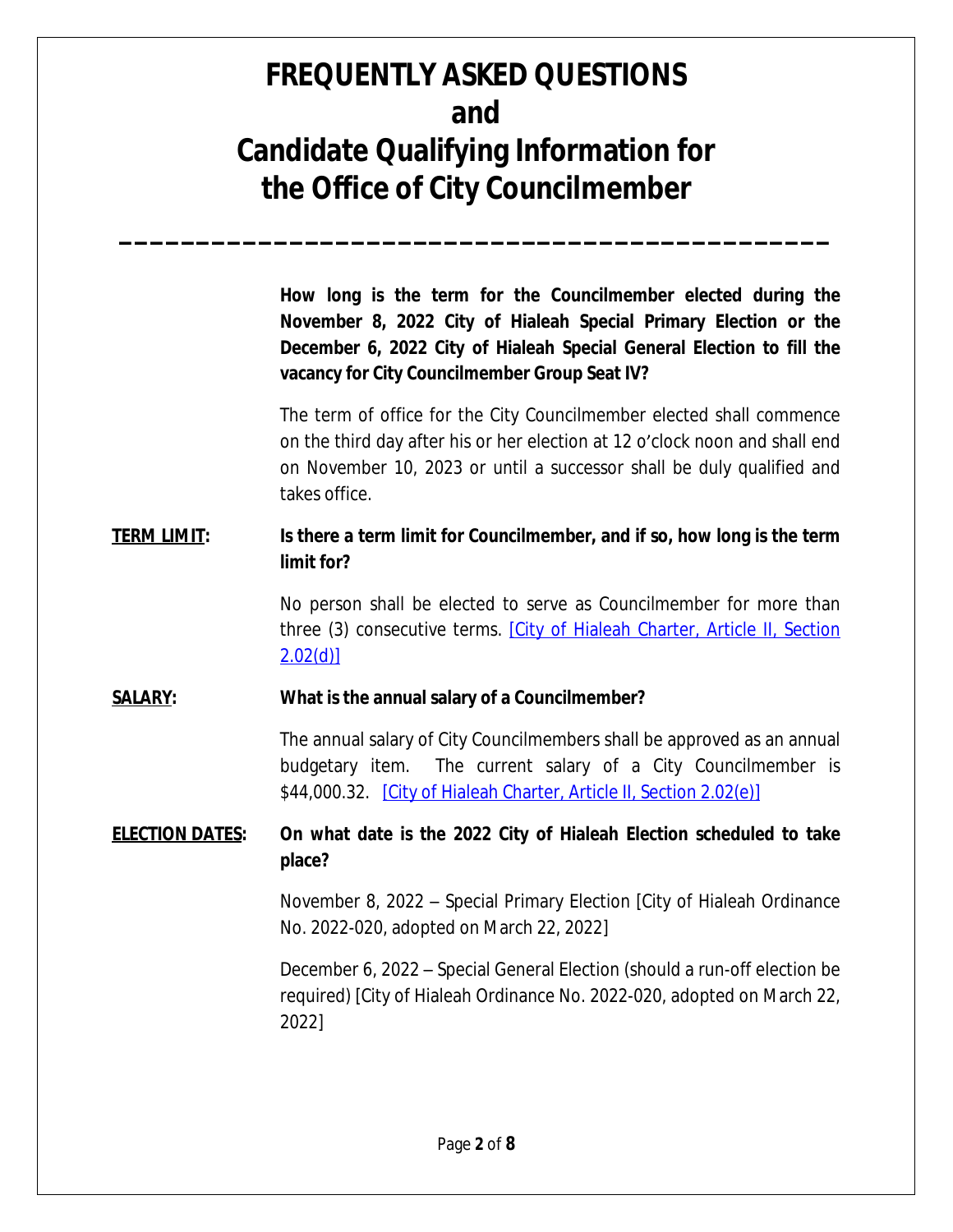**\_\_\_\_\_\_\_\_\_\_\_\_\_\_\_\_\_\_\_\_\_\_\_\_\_\_\_\_\_\_\_\_\_\_\_\_\_\_\_\_\_\_\_\_\_\_**

## **QUALIFYING INFORMATION**:

We request that all prospective candidates contact the Office of the City Clerk at (305) 883- 5820, in advance, in order to schedule an appointment to file qualifying documentation.

### **QUALIFYING DATES: When is the qualifying period for the November 8, 2022 Special Primary Election?**

During business hours after 12:00 noon (12:00 p.m.) on Monday, July 11, 2022 to 5:00 p.m. on Monday, August 1, 2022.

### **What does a person who seeks the Office of City Councilmember need to do during the qualifying period?**

A person who seeks the Office of City Councilmember shall file such person's qualification papers, pay the qualifying fee, and pay the assessment according to state law unless exempted from payment, to the City Clerk at any time during the qualifying period. [\[City of Hialeah Code,](https://www.municode.com/library/fl/hialeah/codes/code_of_ordinances?nodeId=PTIICOOR_CH34EL_S34-2QUPEMACO) Section 34-2]

### **QUALIFYING REQUIREMENTS: What qualification papers does a person seeking the Office of City Councilmember need to file during the qualifying period, and what fees need to be paid?**

- **1. \*Appointment of Campaign Treasurer and Designation of Campaign Depository for Candidates –** [\(Form DS-DE 9\)](../Candidate%20Forms/Qualifying%20Forms/dsde9%20(Rev.%2010-2010).pdf)
	- **a.** The following [information](../Candidate%20Forms/Qualifying%20Forms/dsde9%20(Rev.%2010-2010).pdf) has all been obtained from [the](../Candidate%20Forms/Qualifying%20Forms/dsde9%20(Rev.%2010-2010).pdf) **[Florida Department of](https://fldoswebumbracoprod.blob.core.windows.net/media/702477/candidate-campaign-treasurer-handbook-2020.pdf)** State – Division of Elections Candidate & Campaign Treasurer Handbook:
		- This is the first document that must be filed with the Hialeah City Clerk to become a candidate.
		- $\triangleright$  At the same time that the document is filed with the Hialeah City Clerk, the candidate must designate the office for which he or she is running.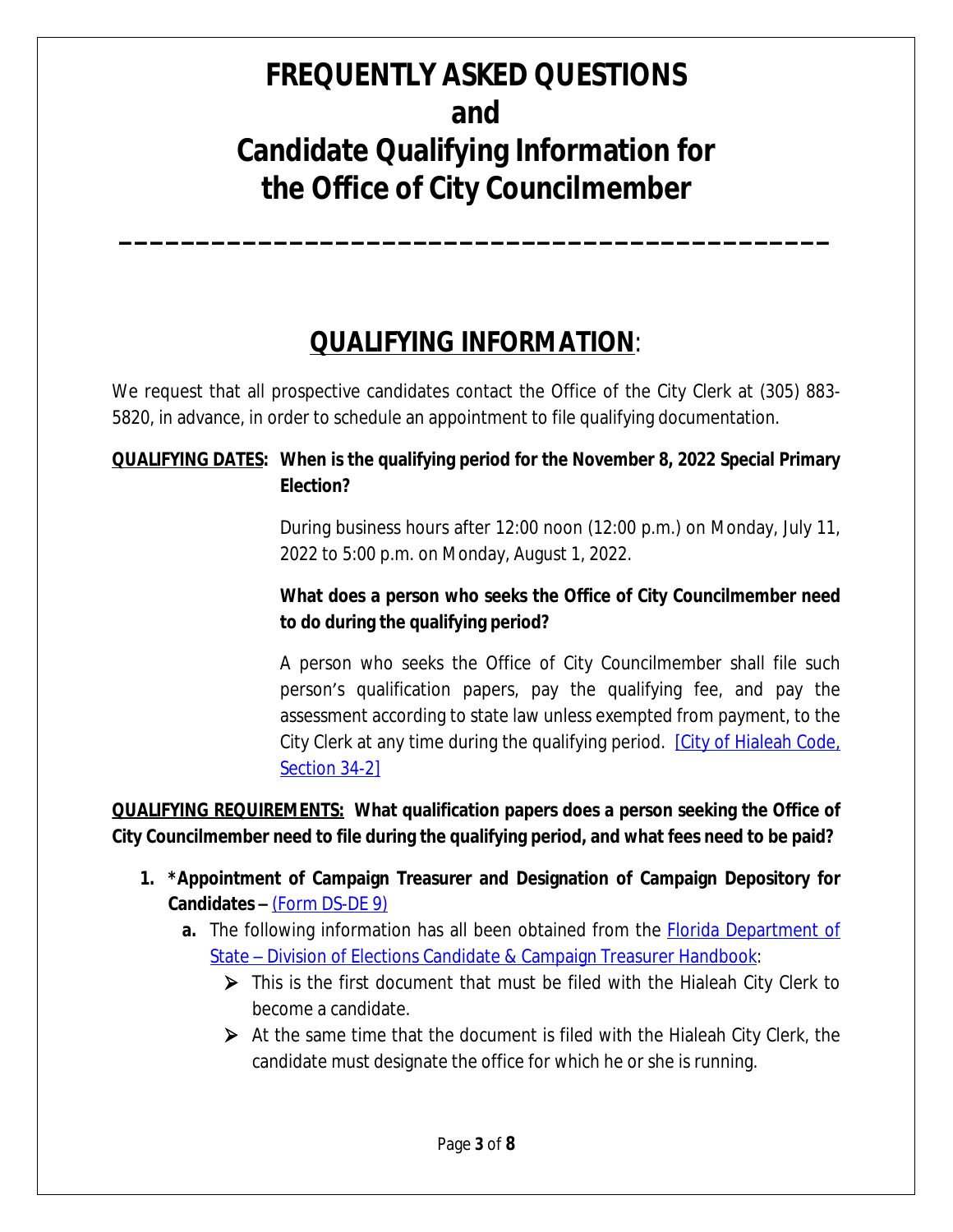**\_\_\_\_\_\_\_\_\_\_\_\_\_\_\_\_\_\_\_\_\_\_\_\_\_\_\_\_\_\_\_\_\_\_\_\_\_\_\_\_\_\_\_\_\_\_**

- $\triangleright$  A candidate can appoint a campaign treasurer and designate a campaign depository at any time, but no later than the date the candidate qualifies for office, and before any contributions are received, and any expenditures are made.
- $\triangleright$  Shall be filed with the Hialeah City Clerk prior to opening the campaign account.
- $\triangleright$  The form is considered "filed" only when the filing officer receives the form and determines that the form is complete with *original* signatures.

### **2. Statement of Candidate** – [\(Form DS-DE 84\)](http://dos.myflorida.com/media/693280/dsde84.pdf)

- $\triangleright$  Must be filed with the Hialeah City Clerk within ten days after the filing of the DS-DE 9 form - Appointment of Campaign Treasurer and Designation of Campaign Depository for Candidates.
- This form states that the candidate has been provided access to read and understand the requirements of Chapter 106 of the Florida Statutes.

### **3. \*Candidate Oath – Nonpartisan Office** – [\(Form DS-DE 302NP\)](https://fldoswebumbracoprod.blob.core.windows.net/media/703962/dsde302np-nop-oath-feb-2020.pdf)

- $\triangleright$  The candidate's oath must contain the name of the candidate as it is to appear [on the ballot; the office sought, including the group number, and the signature](https://fldoswebumbracoprod.blob.core.windows.net/media/703962/dsde302np-nop-oath-feb-2020.pdf)  [of the candidate, which must be verified under oath or affirmation pursuant to](https://fldoswebumbracoprod.blob.core.windows.net/media/703962/dsde302np-nop-oath-feb-2020.pdf)  [Section 92.525\(1\)\(a\) of the Florida Statutes.](https://fldoswebumbracoprod.blob.core.windows.net/media/703962/dsde302np-nop-oath-feb-2020.pdf)
- **4. [\\*Statement of Financial Interests](https://fldoswebumbracoprod.blob.core.windows.net/media/703962/dsde302np-nop-oath-feb-2020.pdf)** [–](https://fldoswebumbracoprod.blob.core.windows.net/media/703962/dsde302np-nop-oath-feb-2020.pdf) [\(CE Form 1\)](../Candidate%20Forms/Qualifying%20Forms/Form%201_2021.pdf)
- **5. Proof of Voter Registration**
- **6. Government Issued Identification Card**
- **7. [Affidavit of Candidate](../Candidate%20Forms/Qualifying%20Forms/AFFIDAVIT%20OF%20CANDIDATE%20FORM.pdf)**
- **8. [Acknowledgment by Candidates Covered by the Mandatory Provision of the Ethical](../Candidate%20Forms/Qualifying%20Forms/Ethical_Campaign_Practices%20acknowledged%20form-%20Mandatory%20Provision.pdf) Campaign Practices Ordinance**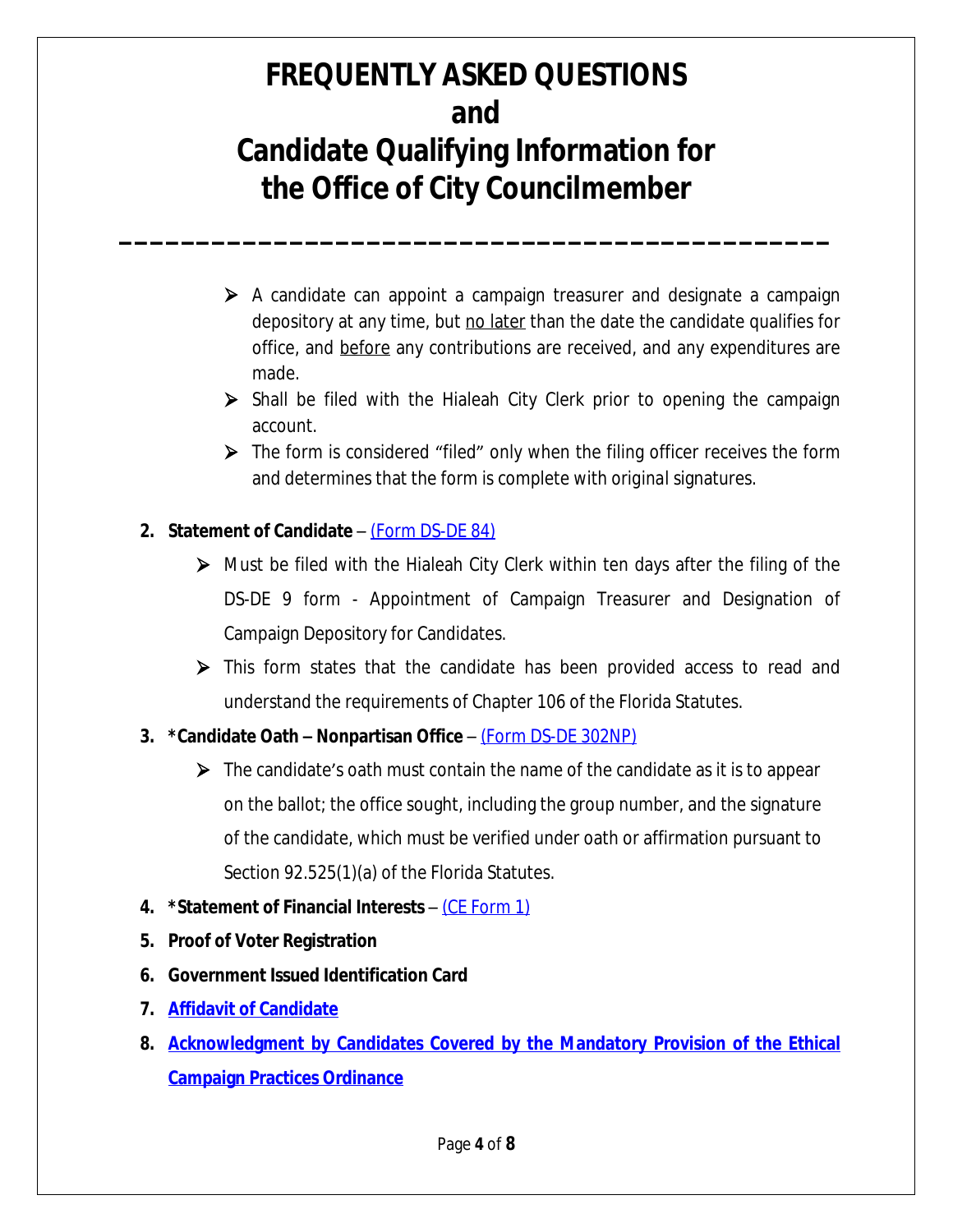**\_\_\_\_\_\_\_\_\_\_\_\_\_\_\_\_\_\_\_\_\_\_\_\_\_\_\_\_\_\_\_\_\_\_\_\_\_\_\_\_\_\_\_\_\_\_**

- **9. \*Qualifying fee** of \$100.00 is to be paid by means of a check drawn from the candidate's campaign account as prescribed in **Section 106.11(1)** of the Florida Statutes, made payable to "City of Hialeah". [[City of Hialeah Charter, Section 5.05](https://www.municode.com/library/fl/hialeah/codes/code_of_ordinances?nodeId=PTICH_ARTVEL_S5.05QU) and [Section 34-2 of](https://library.municode.com/fl/hialeah/codes/code_of_ordinances?nodeId=PTIICOOR_CH34EL_S34-2QUPEMACO) [the City of Hialeah Code\]](https://library.municode.com/fl/hialeah/codes/code_of_ordinances?nodeId=PTIICOOR_CH34EL_S34-2QUPEMACO)
- **10. [\\*](https://library.municode.com/fl/hialeah/codes/code_of_ordinances?nodeId=PTIICOOR_CH34EL_S34-2QUPEMACO)**In [accordance](https://library.municode.com/fl/hialeah/codes/code_of_ordinances?nodeId=PTIICOOR_CH34EL_S34-2QUPEMACO) with State law, an **Election [Assessment](https://library.municode.com/fl/hialeah/codes/code_of_ordinances?nodeId=PTIICOOR_CH34EL_S34-2QUPEMACO)** of [\\$440.00](https://library.municode.com/fl/hialeah/codes/code_of_ordinances?nodeId=PTIICOOR_CH34EL_S34-2QUPEMACO) is to be paid by means of a check drawn from the [candidates](https://library.municode.com/fl/hialeah/codes/code_of_ordinances?nodeId=PTIICOOR_CH34EL_S34-2QUPEMACO) campaign account as prescribed in [F.S.](https://www.flsenate.gov/Laws/Statutes/2020/0106.11) 106.11(a), made payable to "City of Hialeah", unless exempted from payment.
	- The Election Assessment is equal to one percent (1%) of the annual salary of the office sought.
	- $\triangleright$  Any person seeking to qualify for election to a municipal office who is unable to pay the election assessment without imposing an undue burden on personal resources or on resources otherwise available to him or her shall, upon written certification of such inability given under oath to the qualifying officer, be exempt from paying the election assessment. **[Florida Elections Commission](../Candidate%20Forms/Qualifying%20Forms/Affidavit%20of%20Financial%20Hardship-updated.pdf)** Affidavit of Financial Hardship
- **11. [Declaration and First Amendment Waiver](../Candidate%20Forms/Qualifying%20Forms/Declaration%20and%20First%20Amendment%20Waiver%20(Voluntary).pdf)** [for candidates who agree to comply with the](../Candidate%20Forms/Qualifying%20Forms/Declaration%20and%20First%20Amendment%20Waiver%20(Voluntary).pdf) **[Voluntary](../Candidate%20Forms/Qualifying%20Forms/Declaration%20and%20First%20Amendment%20Waiver%20(Voluntary).pdf)** [Statement of Fair Campaign Practices](../Candidate%20Forms/Qualifying%20Forms/Declaration%20and%20First%20Amendment%20Waiver%20(Voluntary).pdf) (optional)

## **POLITICAL CAMPAIGN SIGNS**

#### **November 8, 2022 Special Primary Election**

- $\triangleright$  Political campaign signs can be displayed on private property beginning on Wednesday, August 10, 2022.
- $\triangleright$  Political campaign signs must be removed within thirty (30) days after one of the following events: withdrawal date of candidacy, elimination date of candidacy or date of election to office.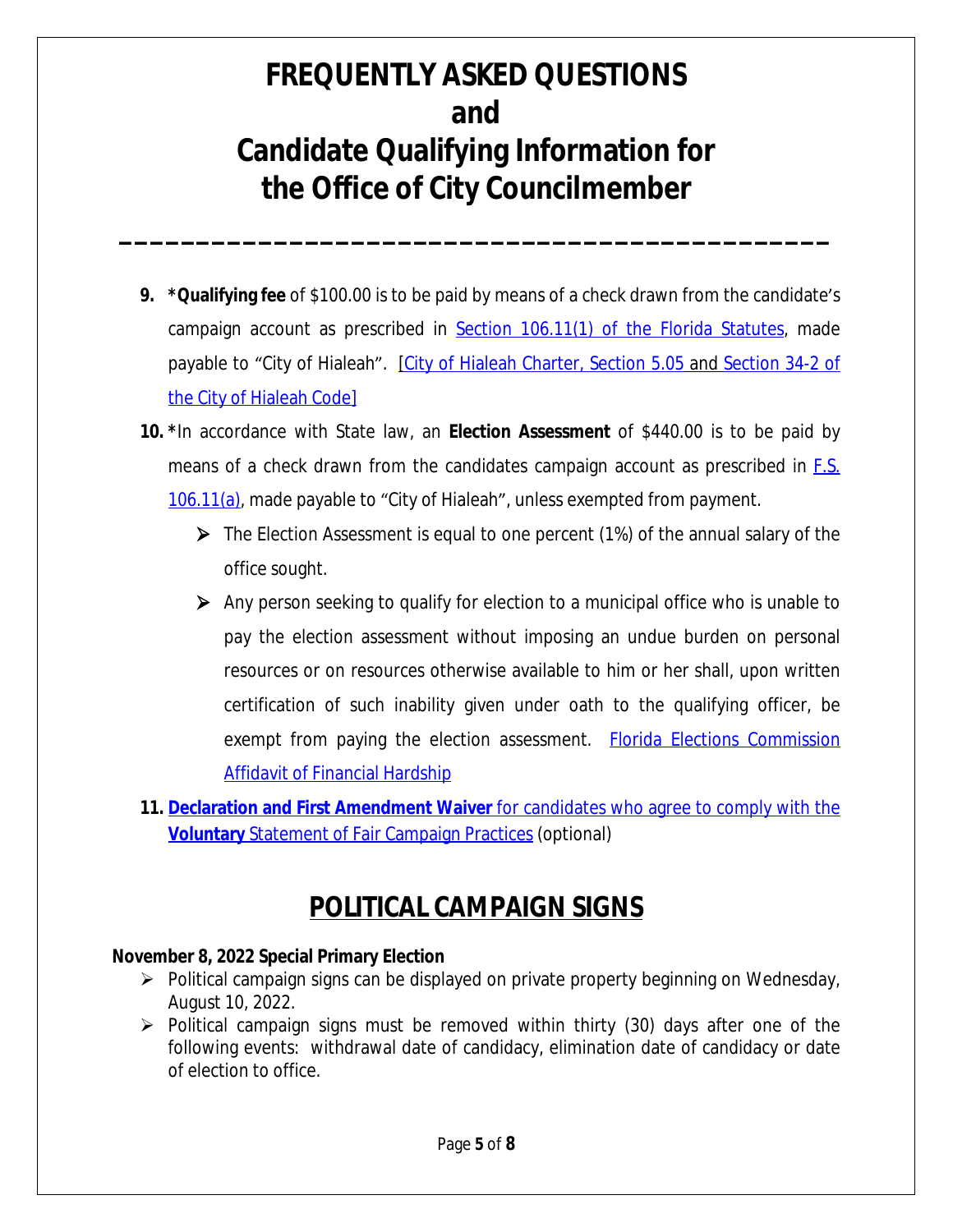**\_\_\_\_\_\_\_\_\_\_\_\_\_\_\_\_\_\_\_\_\_\_\_\_\_\_\_\_\_\_\_\_\_\_\_\_\_\_\_\_\_\_\_\_\_\_**

 $\triangleright$  Signs must be removed from private property no later than Thursday, December 8, 2022 for candidates who are eliminated or elected on November 8, 2022.

#### **December 6, 2022 Special General Election (if necessary)**

- $\triangleright$  Political campaign signs can be displayed on private property beginning on Wednesday, August 10, 2022.
- $\triangleright$  Political campaign signs must be removed within thirty (30) days after one of the following events: withdrawal date of candidacy, elimination date of candidacy or date of election to office.
- $\triangleright$  Signs must be removed from private property no later than Thursday, January 5, 2023 for candidates who are eliminated or elected on December 6, 2022.

#### **Sign Bond in the amount of \$150.00**

 $\triangleright$  If a person installs or causes to install in excess of fifty (50) signs, such person shall post a bond in the principal amount of \$150.00 as security for the recovery of expenses in connection with the City removing noncompliant signs. [\[City of Hialeah Code, Section](https://www.municode.com/library/fl/hialeah/codes/code_of_ordinances?nodeId=PTIICOOR_CH74SI_ARTIIIRE_DIV1GE_S74-148SPPUSI) 74-148(b)(3)]

#### **Restrictions on Political Campaign Signs shall be as follows, pursuant to [Chapter 74 of the City](https://library.municode.com/fl/hialeah/codes/code_of_ordinances?nodeId=PTIICOOR_CH74SI)**

#### **of Hialeah Code**

- $\geq 1$  per lot or 1 per frontage on each right-of-way for each candidate in both residential and nonresidential districts.
- $\triangleright$  Maximum area of 8 square feet in both residential and nonresidential districts.
- $\triangleright$  Maximum height of 2 feet in both residential and nonresidential districts.
- Maximum area of thirty-two (32) square feet and maximum height of eight (8) feet for political campaign signs on undeveloped lots exceeding one acre in size, excluding outparcels.

#### **Violations**

 $\triangleright$  The City shall treat political candidates as primarily responsible for unlawful signs. The City shall proceed administratively or in court against the political candidate or other legal entity that installs or maintains or causes an unlawful sign to be maintained or installed prior to proceeding against the property owner.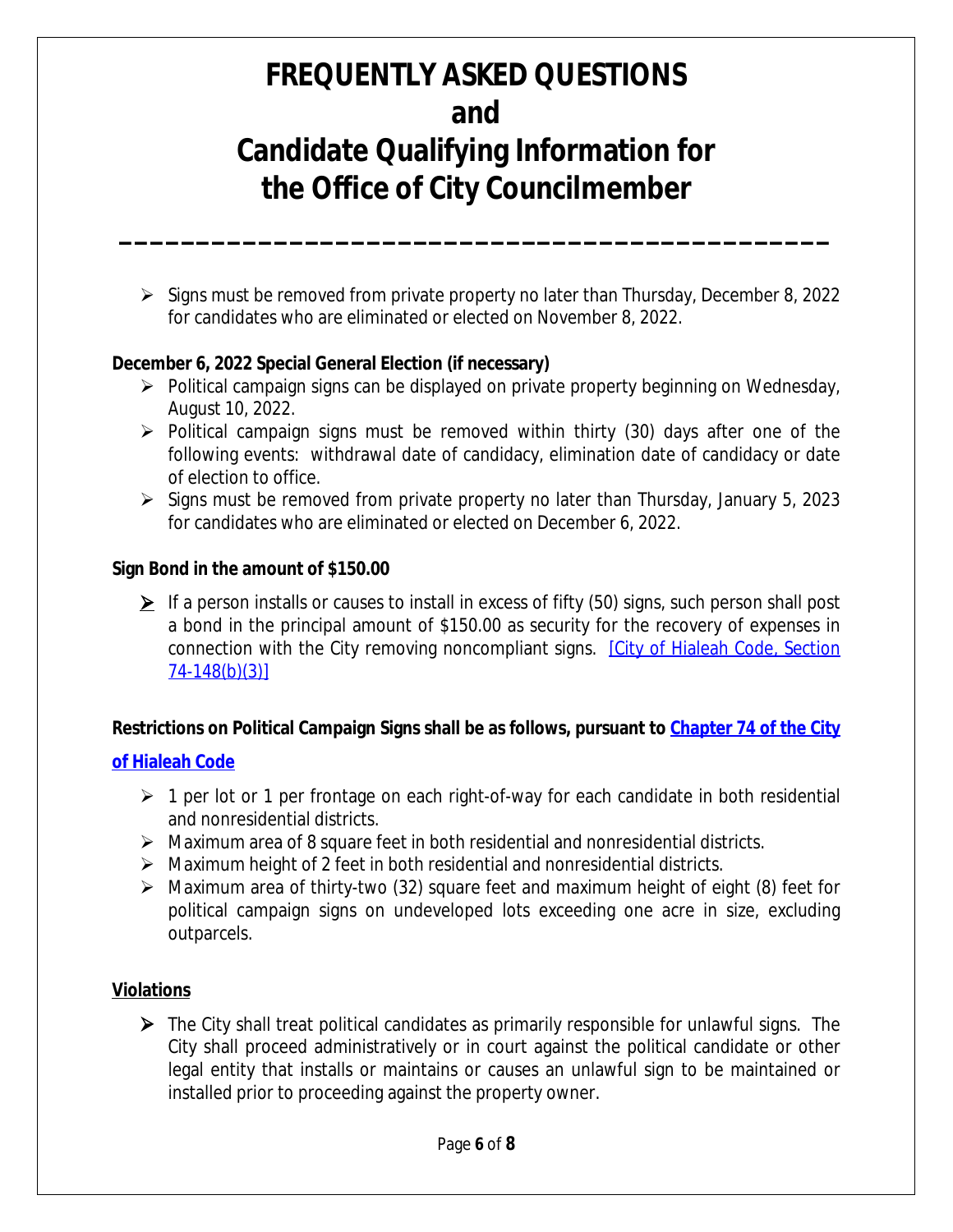**\_\_\_\_\_\_\_\_\_\_\_\_\_\_\_\_\_\_\_\_\_\_\_\_\_\_\_\_\_\_\_\_\_\_\_\_\_\_\_\_\_\_\_\_\_\_**

## **MANDATORY REPORT IDENTIFYING ALL PAID CAMPAIGN WORKERS PARTICIPATING IN VOTE-BY-MAIL ACTIVITIES**

Pursuant to Section 12-14.1 of the Code of Miami-Dade County, Florida, candidates running for municipal office in Miami-Dade County whose paid poll workers are engaged in vote by mail ballot activities must file form MD-ED 26 with the Office of the City Clerk. Form MD-ED 26 is [due at the same time Campaign Treasurer](http://www.miamidade.gov/elections/Library/run-for-office/md-ed26.pdf)'s Reports are due.

## **[REPORTING OF SOLICITATION OF CONTRIBUTIONS FOR](http://www.miamidade.gov/elections/Library/run-for-office/md-ed26.pdf) [POLITICAL COMMITTEES, ELECTIONEERING](http://www.miamidade.gov/elections/Library/run-for-office/md-ed26.pdf) [COMMUNICATIONS ORGANIZATIONS, 501\(c\)\(4\)](http://www.miamidade.gov/elections/Library/run-for-office/md-ed26.pdf) [ORGANIZATIONS AND POLITICAL PARTIES](http://www.miamidade.gov/elections/Library/run-for-office/md-ed26.pdf)**

In [accordance](http://www.miamidade.gov/elections/Library/run-for-office/md-ed26.pdf) with Ordinance No. 16-46 and 16-75, codified in Sections 12-14.2 and 12-14.2.1 of the Code of Miami-Dade County, Florida, [respectively,](http://www.miamidade.gov/elections/Library/run-for-office/md-ed26.pdf) Municipal Elected Officers and [Candidates](http://www.miamidade.gov/elections/Library/run-for-office/md-ed26.pdf) must file form **[MD-ED 28](http://www.miamidade.gov/elections/library/qualifying-handbook/reporting-of-solicitation-of-contributions.pdf)** to publicly disclose their fundraising activities for Political Committees or Electioneering Communications Organizations.

Effective January 1, 2017, each candidate for municipal office in Miami-Dade County shall insure that their designated campaign treasurer shall, within five (5) days of commencing solicitation activities, either directly or indirectly, on behalf of a political committee or electioneering communications organization, file a one-time report with the filing officer (City Clerk) indicating that the candidate is undertaking solicitation activities on behalf of such political committee or electioneering communications organization. The report shall identify the name or the political committee or electioneering communications organization on behalf of whom such funds are being solicited and a description of the relationship between the candidate and the political committee or electioneering communications organization.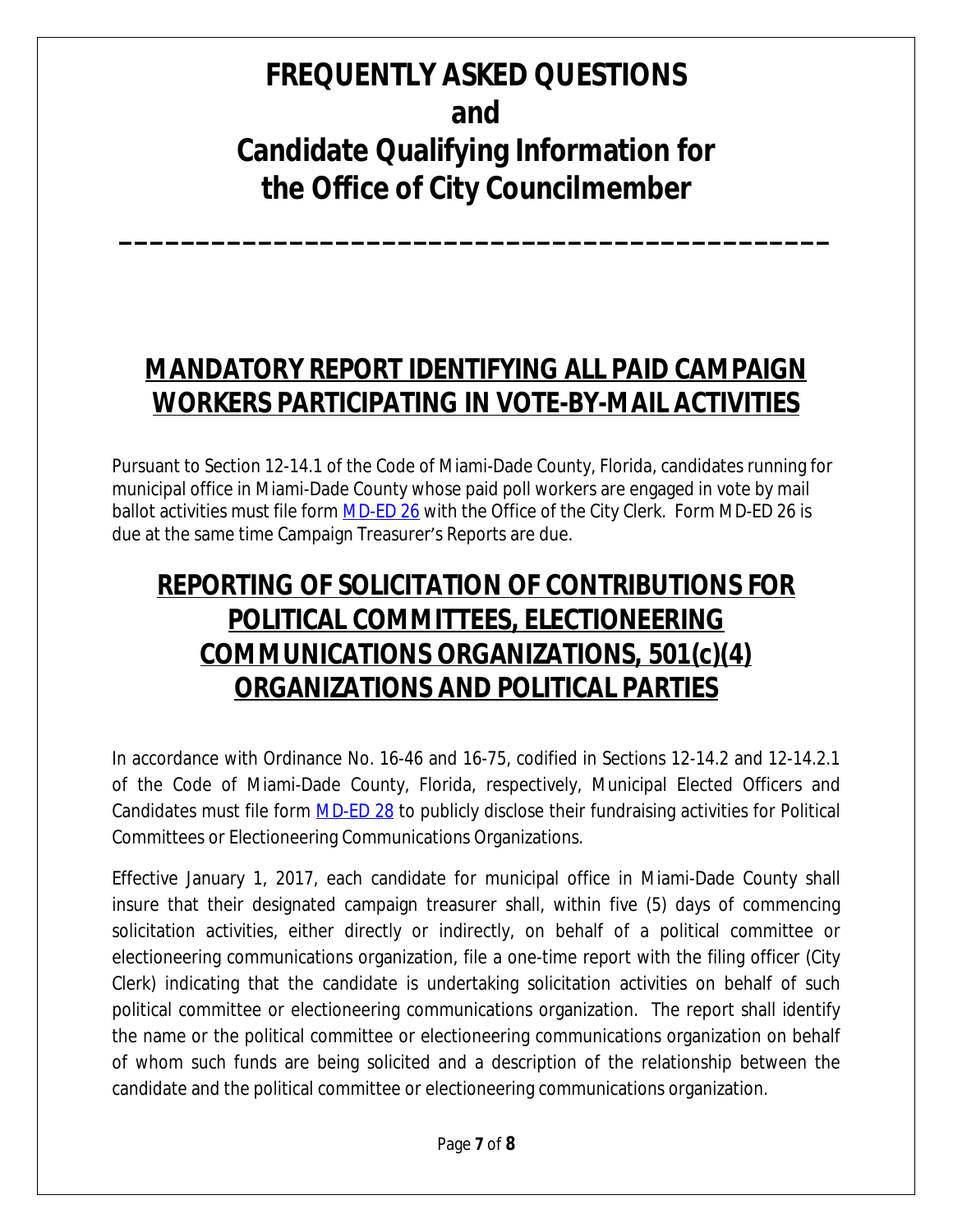**\_\_\_\_\_\_\_\_\_\_\_\_\_\_\_\_\_\_\_\_\_\_\_\_\_\_\_\_\_\_\_\_\_\_\_\_\_\_\_\_\_\_\_\_\_\_**

### **POLL WATCHERS**

Pursuant to [Section 101.131 of the Florida Statutes \(2021\)](http://www.leg.state.fl.us/STATUTES/index.cfm?App_mode=Display_Statute&Search_String=&URL=0100-0199/0101/Sections/0101.131.html), each candidate may have one watcher in each polling room or early voting area at any one time during the election. Each candidate requesting to have poll watchers shall designate, in writing using form DS-DE 125, no later than noon of the second Tuesday preceding the election for election day, and no later than noon at least fourteen (14) days before early voting begins for early voting. Form **[DS-DE](https://dos.myflorida.com/media/696684/dsde125.pdf)** [125](https://dos.myflorida.com/media/696684/dsde125.pdf) must be submitted to the City Clerk.

The poll watchers for polling rooms shall be approved by the Miami-Dade County Supervisor of Elections on or before the Tuesday before the election.

Poll watchers for early voting areas shall be approved by the Miami-Dade County Supervisor of Elections no later than seven (7) days before early voting begins.